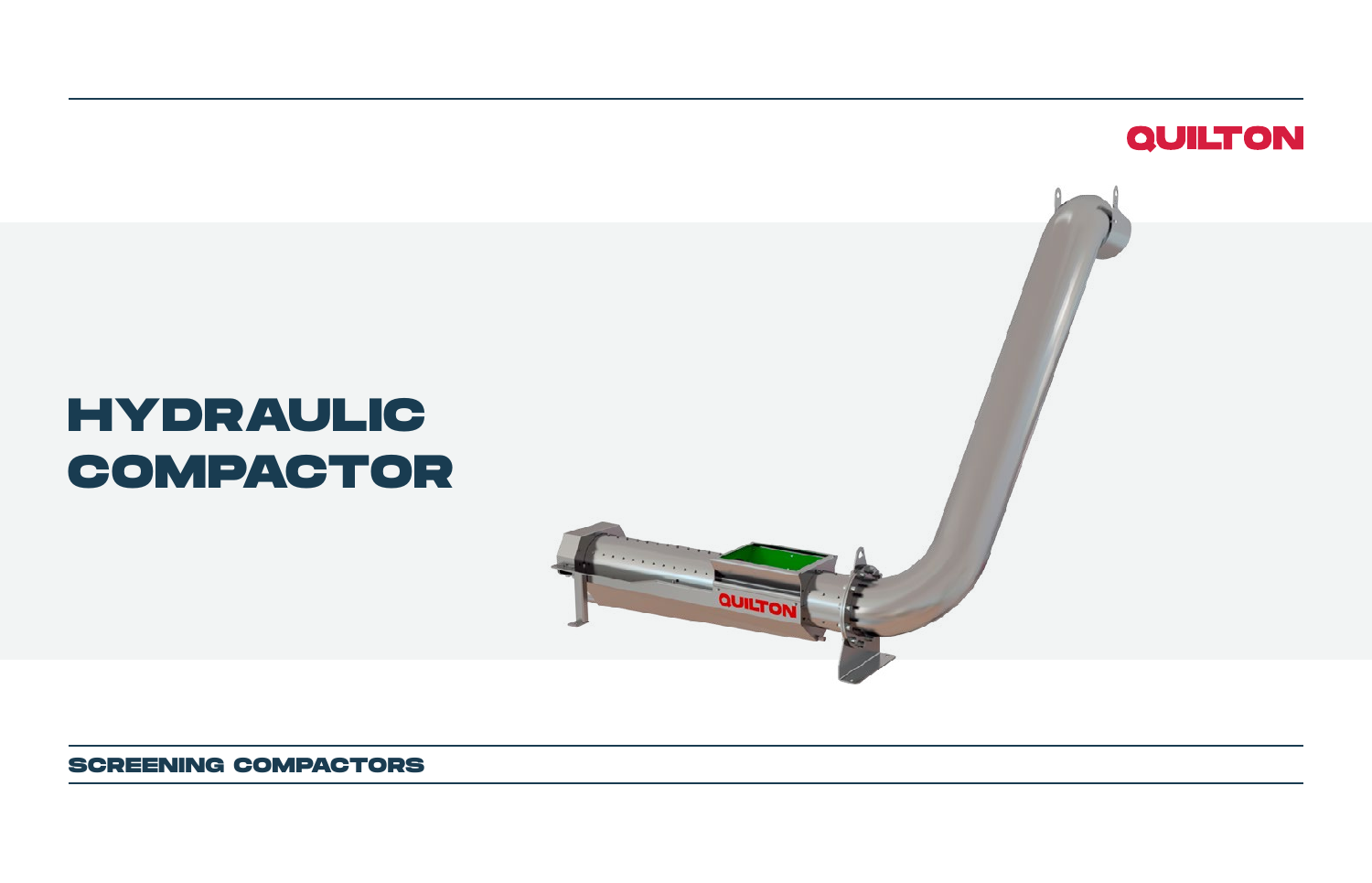A QUILTON hydraulic waste compactor is used to transport, compact, and dehydrate wastes and other damp or wet materials obtained from the screening of urban or industrial wastewaters. The wastewaters are discharged into an inlet hopper, where a piston moves, compacts, and dehydrates the wastes.

The hydraulic waste compactor's load capacity varies according to the piston`s diameter and the number of cycles it performs. The waste input volume is reduced by between 40% and 60% after compacting.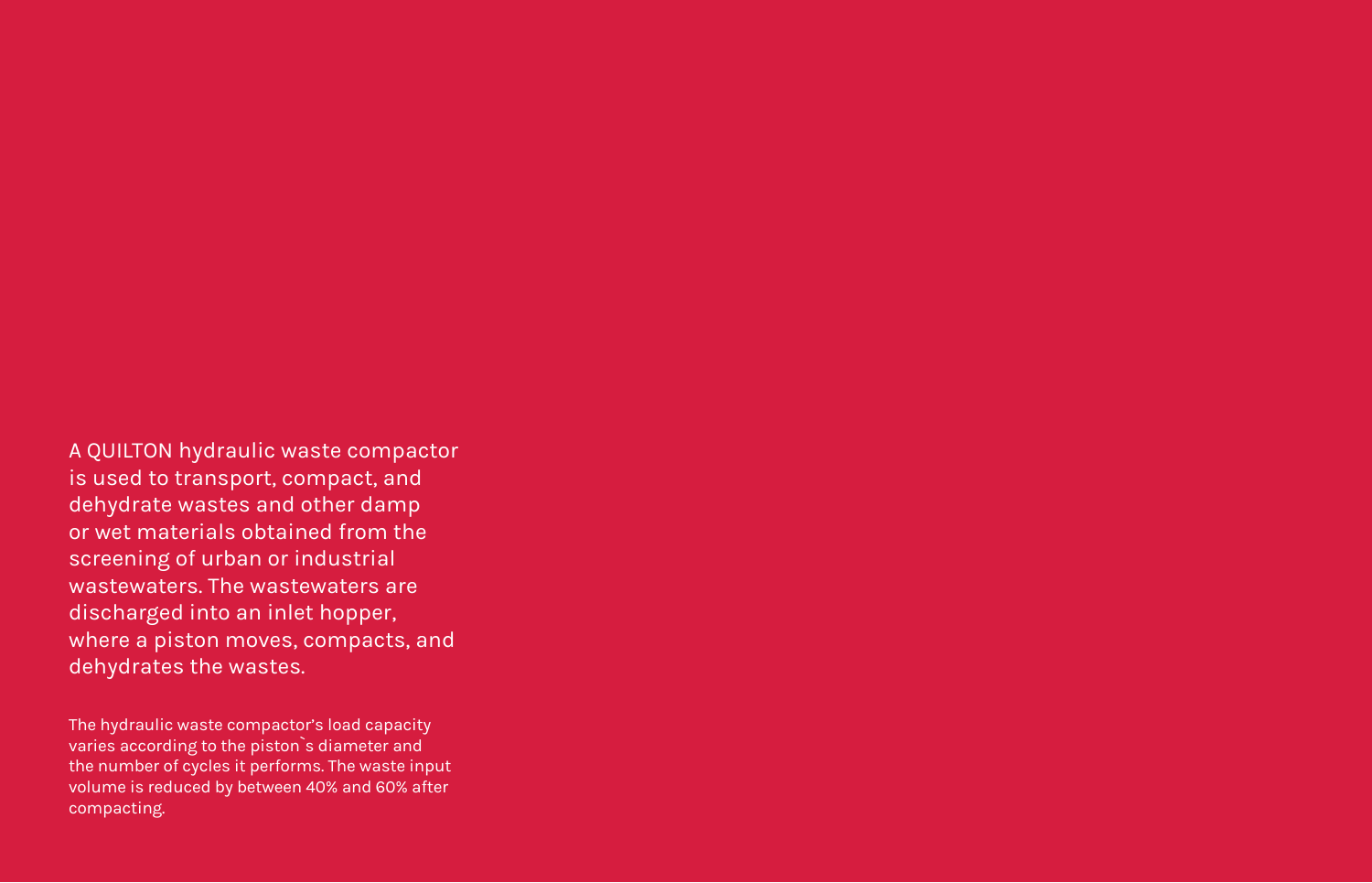# **FEATURES AND STRUCTURE**

#### Compacting area:

Proper **dehydration by compacting** depends on the following factors:

- Type of raw waters.  $\checkmark$
- Waste transported.
- Type of mesh or screen and its operating method.

There are three main components in a QUILTON hydraulic compactor: the compacting area, the hydraulic system, and the operating panel and switchboard.

This basically involves a piston that moves slowly, alternating inside a tubular body mounted beneath a load hopper. The outlet of the tubular body is connected by a flange to the discharge pipe that compacts the wastes and offloads them at a certain distance or height from the compactor. There is a tray under the tubular body for collecting the liquids extracted from the wastes.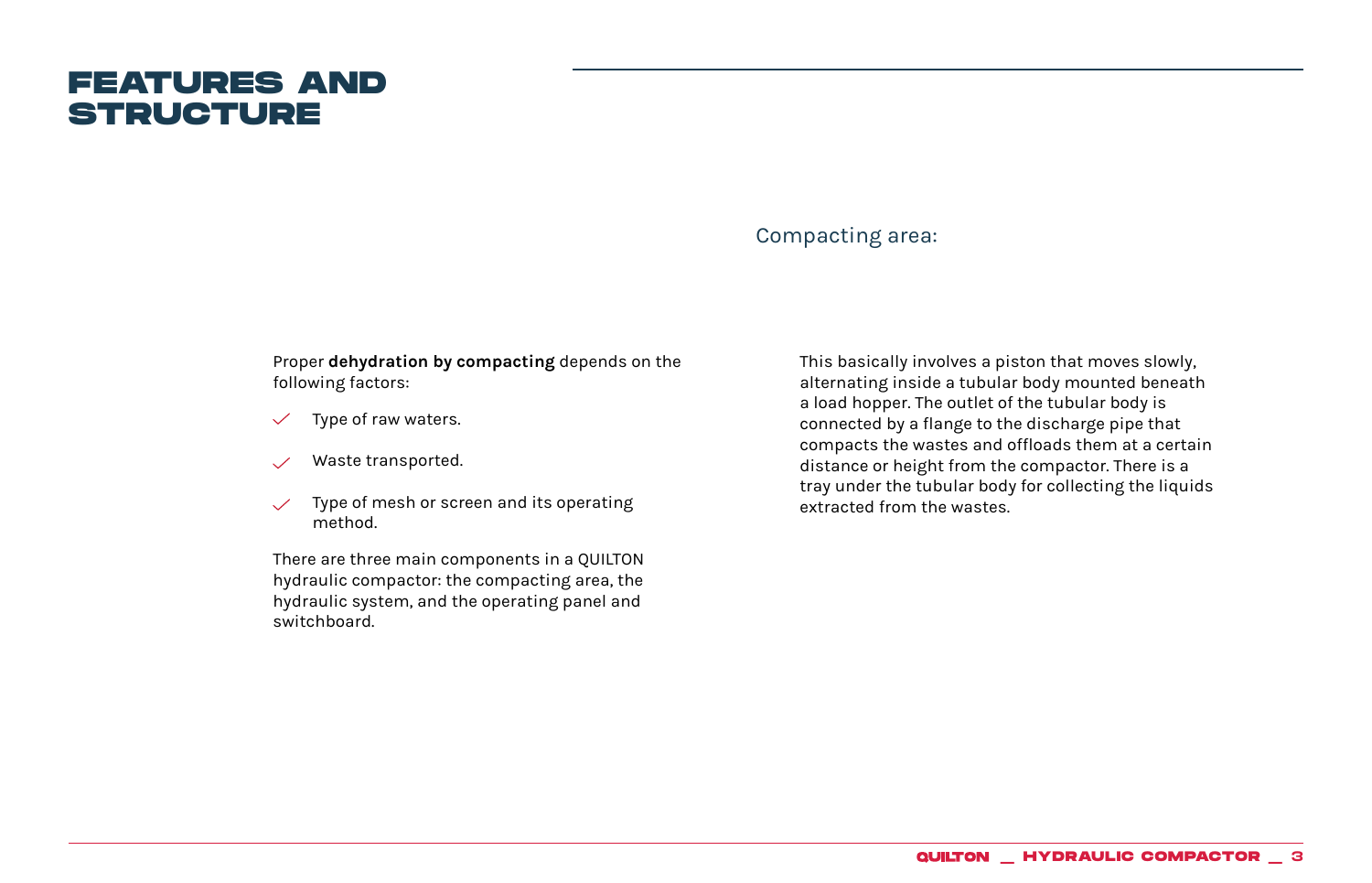## **FEATURES AND STRUCTURE**

### Hydraulic sistem:

This involves a hydraulic cylinder inside the compactor piston powered by the hydraulic drive, at a pressure that may vary between 100 and 200 bars. This pressure is converted into a pushing force ranging between 4,000 and 11,000 kg, depending on the piston diameter.

The hydraulic drive on a QUILTON hydraulic compactor is to be mounted in a dry area that is not susceptible to flooding under normal conditions. It has the following components:

 $\checkmark$ Filter.

- Oil temperature and level sensor.  $\checkmark$
- Pump.  $\checkmark$
- Manometer.  $\checkmark$
- Safety valve.  $\checkmark$
- Solenoid.  $\checkmark$
- Pressure gauge.  $\checkmark$
- Hydraulic cylinder. $\checkmark$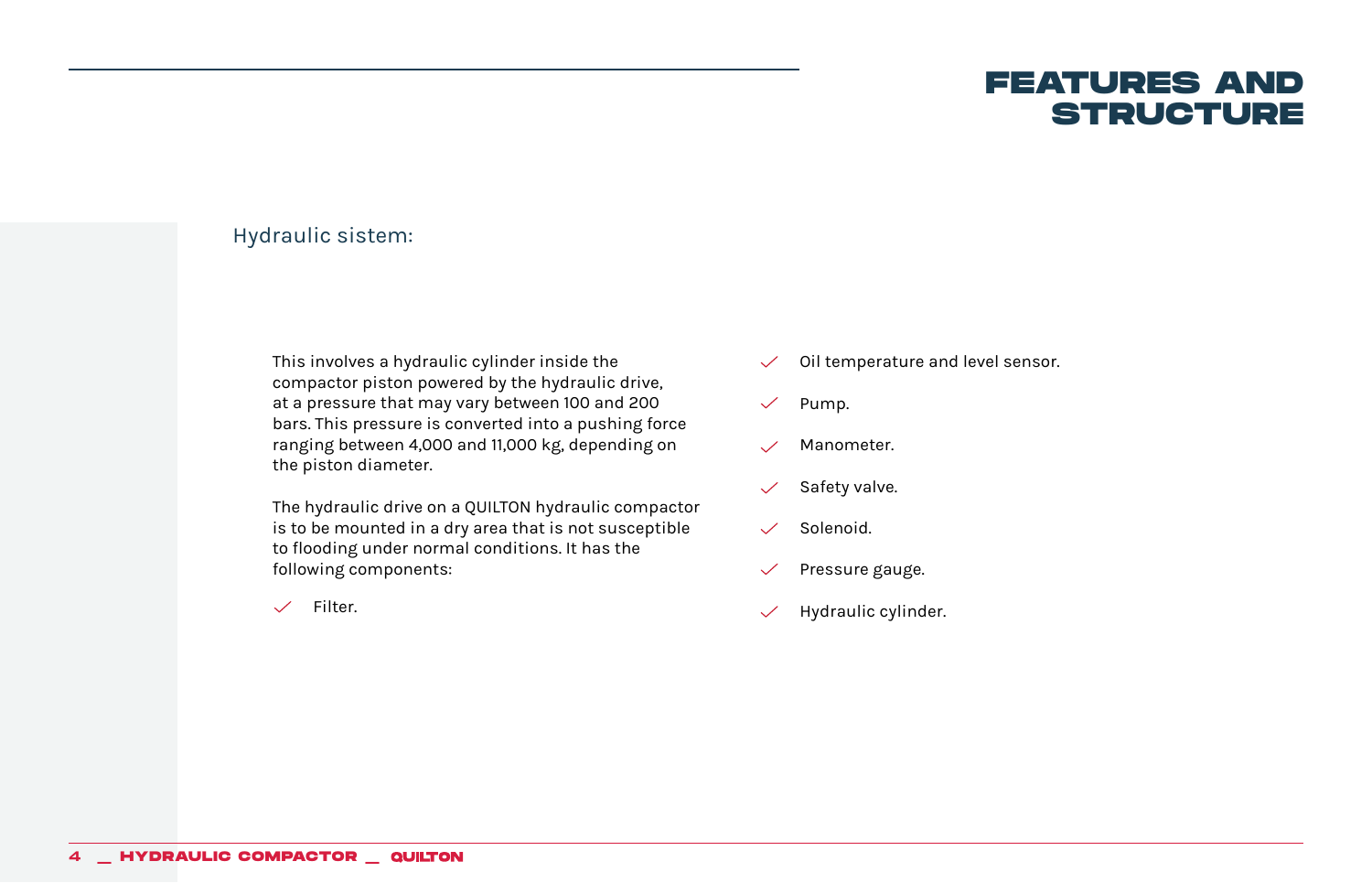#### Operating panel and switchboard:

It is used to operate the hydraulic unit, regulate the number of cycles per minute, adjust and control the drive force, etc. If the pressure increases above the set value (caused by a body that is harder than the other wastes, such as a piece of wood) the piston withdraws and the cycle begins again, which avoids any blockage between the piston and the tubular body.

As with the hydraulic drive, it should be located in a dry area that is not susceptible to flooding.

# **OPERATION**

A QUILTON hydraulic compactor is designed to operate in two settings: manual and automatic. In order to choose between these two settings, the operating panel has a switch with the following positions: automatic, stop and manual.

**Manual setting:** when the switch is turned to manual, the cylinder only operates when the "avance" (forward) or "retroceso" (back) buttons are pressed. Pressing the "avance" button starts the compression process. It will only operate in a forward direction while the "avance" button is being pressed. If the button is released, the piston stops immediately. Once it has completed its forward run, the pressure increases, but it does not withdraw.

**Automatic setting:** when the switch is turned to "Aut.", this activates the software installed on the programmable logic controller (PLC), which is enabled when the external signal terminals receive power. The compactor will continue performing cycles until no signal reaches the potential-free terminal; in other words, the upstream unit has stopped and, therefore, the PLC receives the order to stop.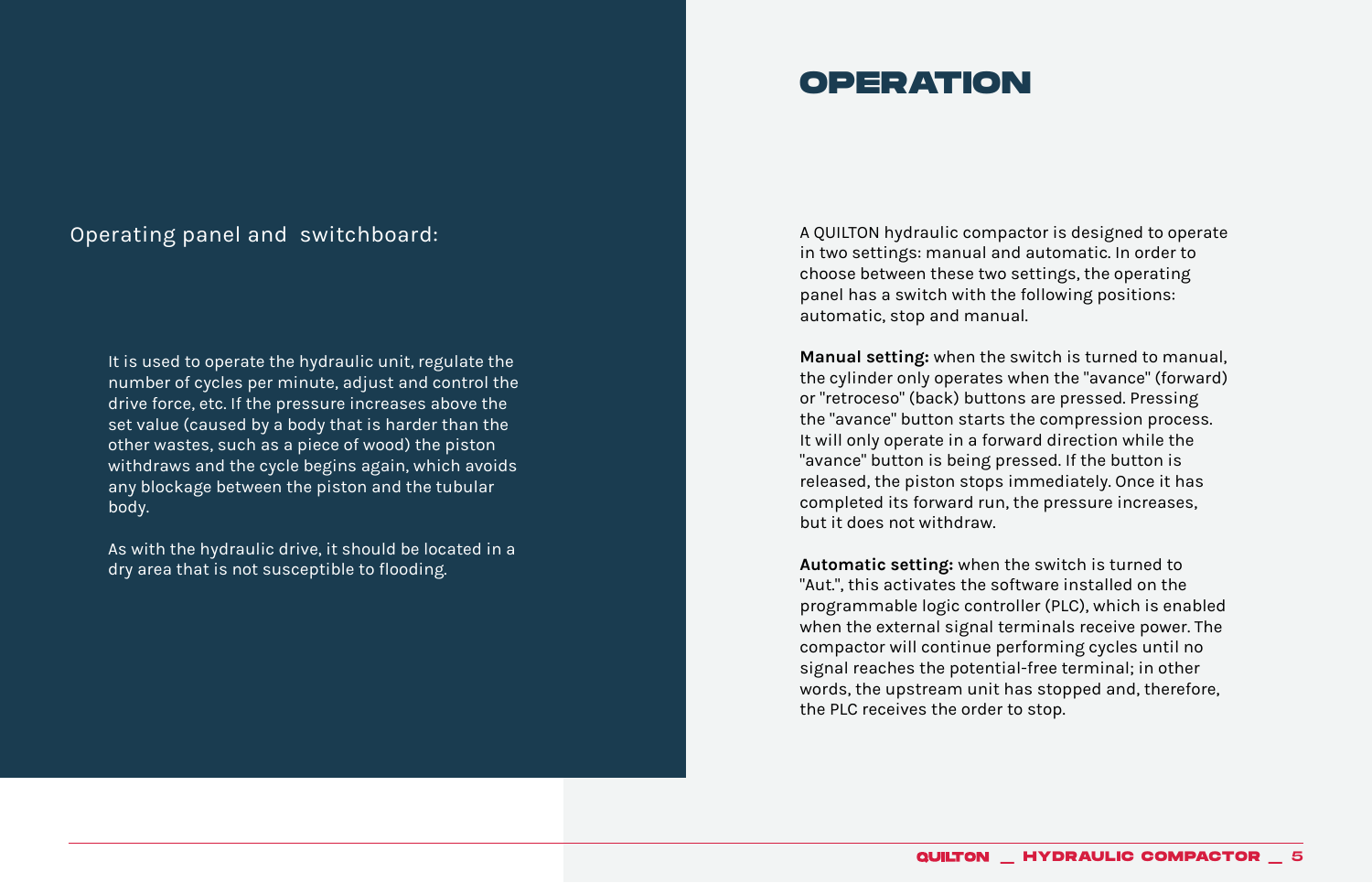# **ADVANTAGES OF THE HYDRAULIC COMPACTOR**

- $\checkmark$  Compact and aseptic.
- $\vee$  Adaptable inlet and discharge position.
- $\vee$  Possibility of adjusting the degree of dryness via the unit's pressure.
- Models adapted to inlet flows.
- $\checkmark$  High dryness rates.